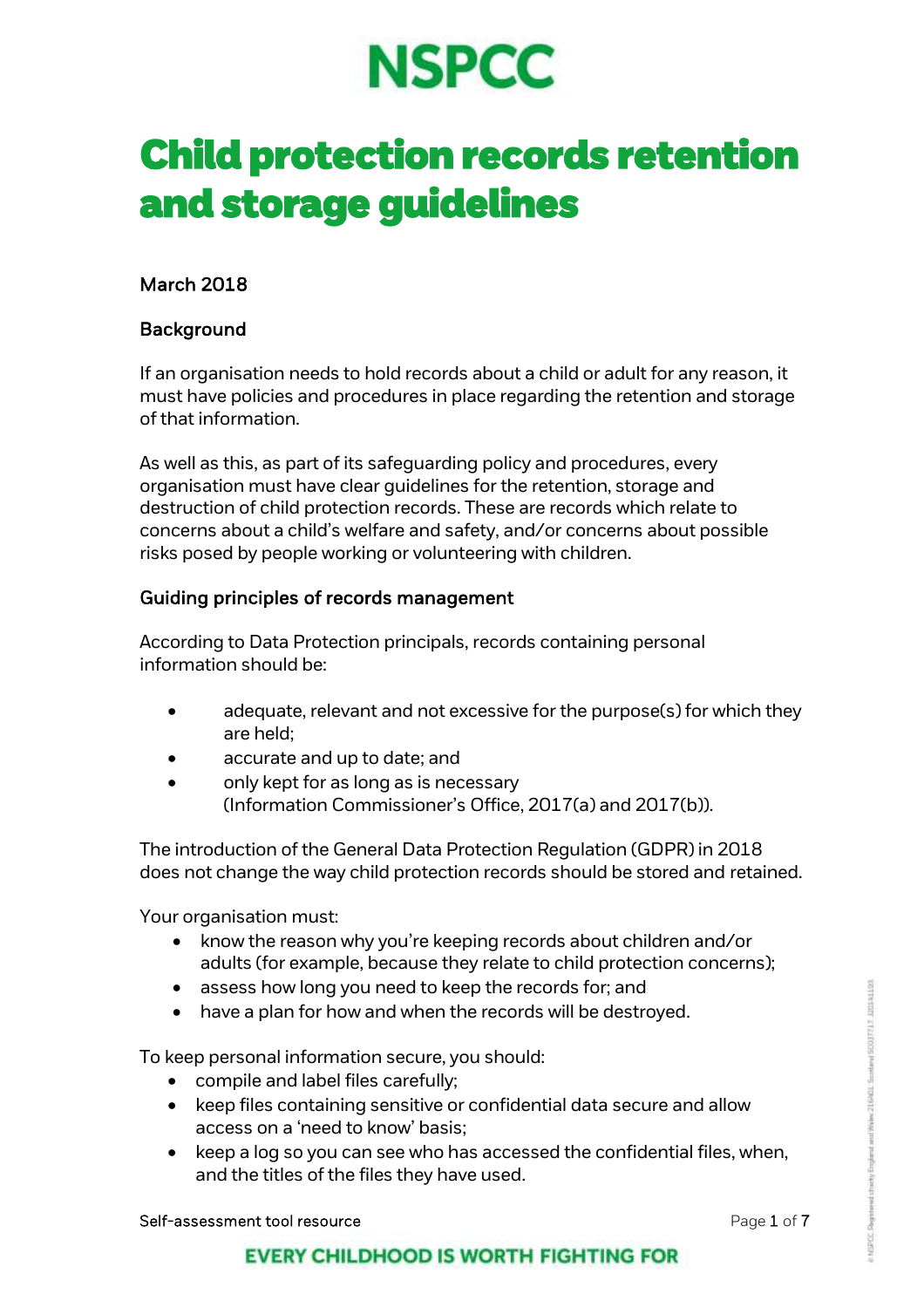

If you are creating records about the children and/or adults that take part in your services or activities, you need to make sure they understand what records you hold, why you need to hold them and who you might share their information with (for example as part of a multi-agency child protection team) (Information Commissioner's Office, 2017(a) and 2017(b)). If you are keeping records for child protection reasons, you don't necessarily need to get consent from the adults and/or children concerned.

# Concerns about children's safety and wellbeing

If anyone in your organisation has concerns about a child or young person's welfare or safety, it's vital all relevant details are recorded. This must be done regardless of whether the concerns are shared with the police or children's social care.

Keep an accurate record of:

- the date and time of the incident/disclosure;
- $\bullet$  the date and time of the report;
- the name and role of the person to whom the concern was originally reported and their contact details;
- the name and role of the person making the report (if this is different to the above) and their contact details;
- the names of all parties who were involved in the incident, including any witnesses to an event;
- what was said or done and by whom;
- any action taken to look into the matter;
- any further action taken (such as a referral being made); and
- the reasons why the organisation decided not to refer those concerns to a statutory agency (if relevant).

Make sure the report is factual. Any interpretation or inference drawn from what was observed, said or alleged should be clearly recorded as such. The record should always be signed by the person making the report.

#### Storage of child protection records

- Information about child protection concerns and referrals should be kept in a separate child protection file for each child, rather than in one 'concern log'. The child protection file should be started as soon as you become aware of any concerns.
- $\bullet$  It's good practice to keep child protection files separate from a child's general records. You should mark the general record to indicate that there is a separate child protection file.

#### Retention periods: child protection records

Self-assessment tool resource **Page 2 of 7** and 2 of 7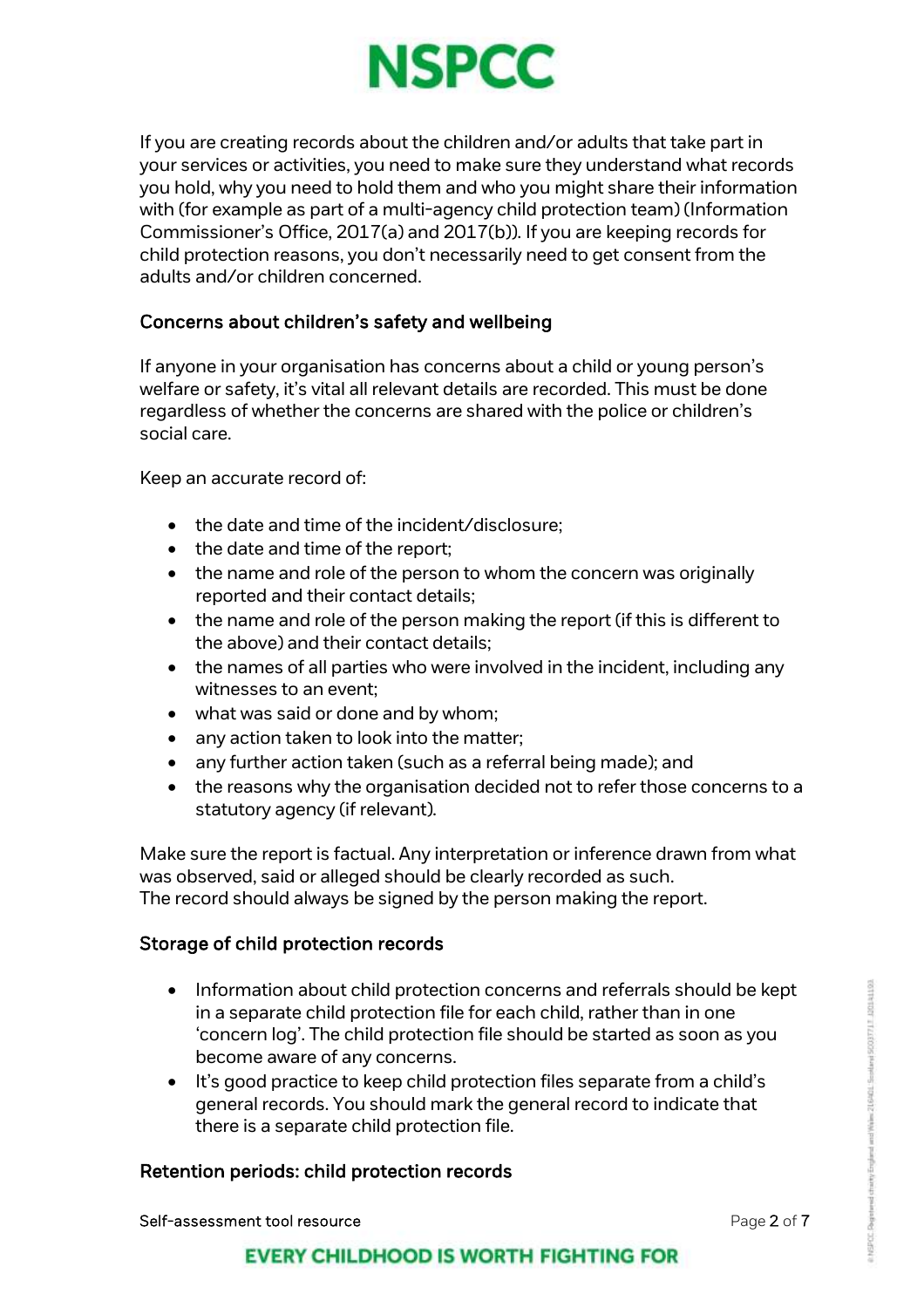

Some agencies, for example in the education and health sectors, have their own guidance for the retention of child protection information.

The guidance for schools on record keeping and management of child protection information states that:

 Child protection files should be passed on to any new school the child attends and kept until their 26th birthday (this is 7 years after they reach the school leaving age) (IRMS, 2016).

In the voluntary and community sector, records relating to child protection should be kept for 7 years after your organisation's last contact with the child and their family.

If you decide not to share your concerns about a child's welfare with the police or social services, you should still keep a record of the issues that were raised.

In some cases, records can be kept for longer periods – see the 'Exceptions' section below for more information.

# Recording concerns about adult behaviour

Sometimes concerns might be raised about an adult who works or volunteers with children. This could be because they've:

- behaved in a way that has harmed, or may have harmed, a child;
- committed a criminal offence against, or related to, a child; or
- behaved in a way that indicates they are unsuitable to work with young people.

You must keep clear and comprehensive records of all allegations made against adults working or volunteering with children, including;

- what the allegations were;
- how the allegations were followed up;
- how things were resolved;
- any action taken; and
- decisions reached about the person's suitability to work with children.

Keeping these records will enable you to give accurate information if you are ever asked for it. For example:

- in response to future requests for a reference;
- if a future employer asks for clarification about information disclosed as part of a vetting and barring check; or
- if allegations resurface after a period of time.

#### Storing records relating to adults

Self-assessment tool resource **Page 3 of 7** and 2 of 7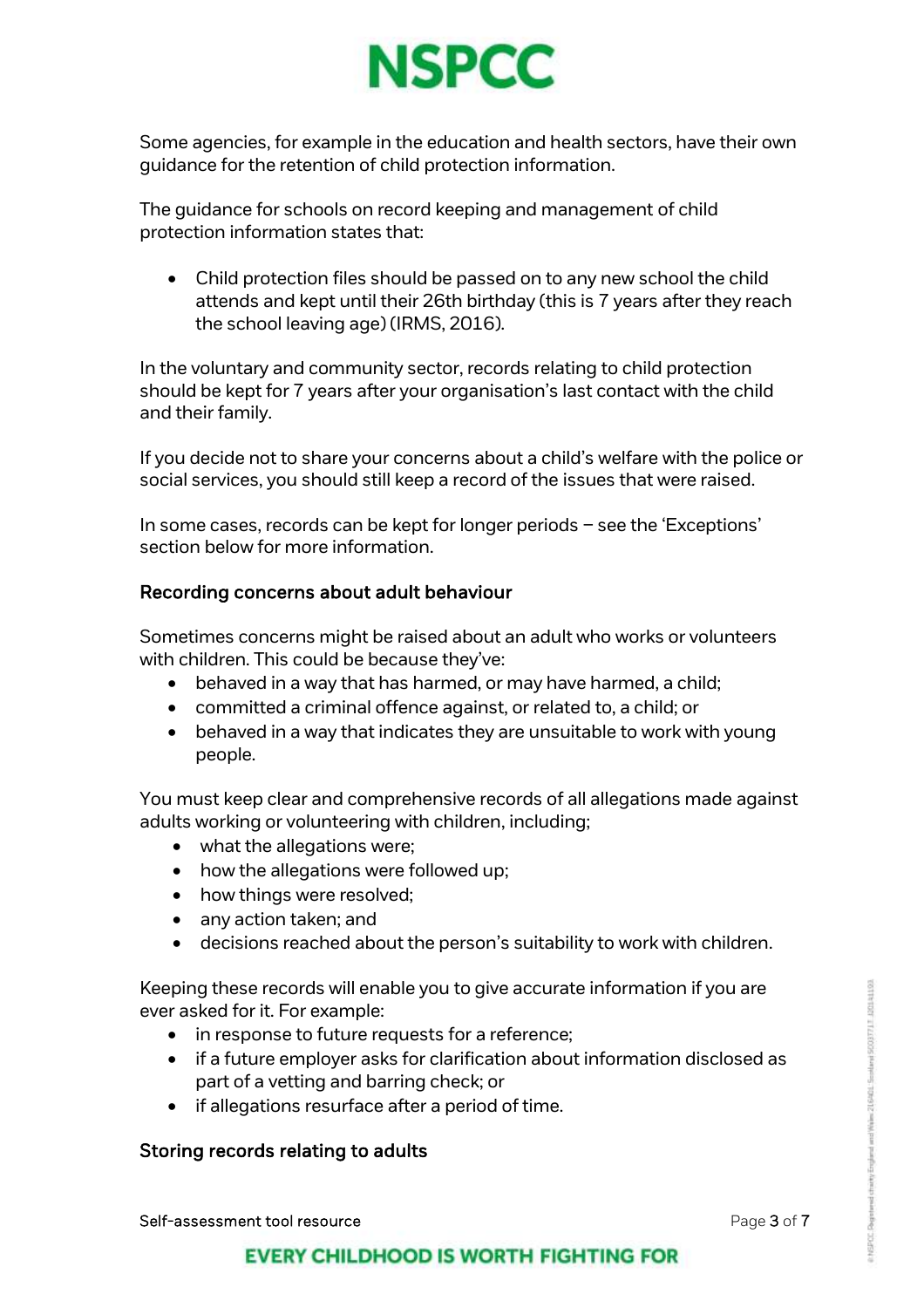

Records relating to concerns about an adult's behaviour should be kept in the person's confidential personnel file (not in a central 'concerns log') and a copy should be given to the individual.

#### Retention periods: concerns about adults

If concerns have been raised about an adult's behaviour around children, you should keep the records in their personnel file either until they reach normal retirement age or for 10 years - whichever is longer (IRMS, 2016).

You should keep records for the same amount of time regardless of whether the allegations were unfounded. However if you find that allegations are malicious you should destroy the record immediately.

Information should be kept for this length of time even if the person stops working or volunteering for the organisation.

#### Exceptions

In some cases, records can be kept for longer periods of time. For example, if:

- the records provide information about a child's personal history, which they might want to access at a later date;
- the records have been maintained for the purposes of research;
- the information in the records is relevant to legal action that has been started but not finished; or
- the records have been archived for historical purposes (for example if the records are relevant to legal proceedings involving the organisation).

Where there are legal proceedings it is best to seek legal advice about how long to retain your records.

Some records are subject to statutory requirements and have a specific retention period. This includes records relating to:

- children who have been 'looked after' by the local authority;
- adopted children;
- registered foster carers;
- residential children's homes.

You should check the legislation to see which rules apply to your organisation. Links to the legislation in each of the UK nations is available below.

You should also check whether your insurance company, local safeguarding children board (LSCB) or regulating body make any stipulations about retention periods.

When records are being kept for longer than the recommended period, files must be clearly marked with the reasons for the extension period.

Self-assessment tool resource **Page 4 of 7** and 7 and 7 and 7 and 7 and 7 and 7 and 7 and 7 and 7 and 7 and 7 and 7 and 7 and 7 and 7 and 7 and 7 and 7 and 7 and 7 and 7 and 7 and 7 and 7 and 7 and 7 and 7 and 7 and 7 and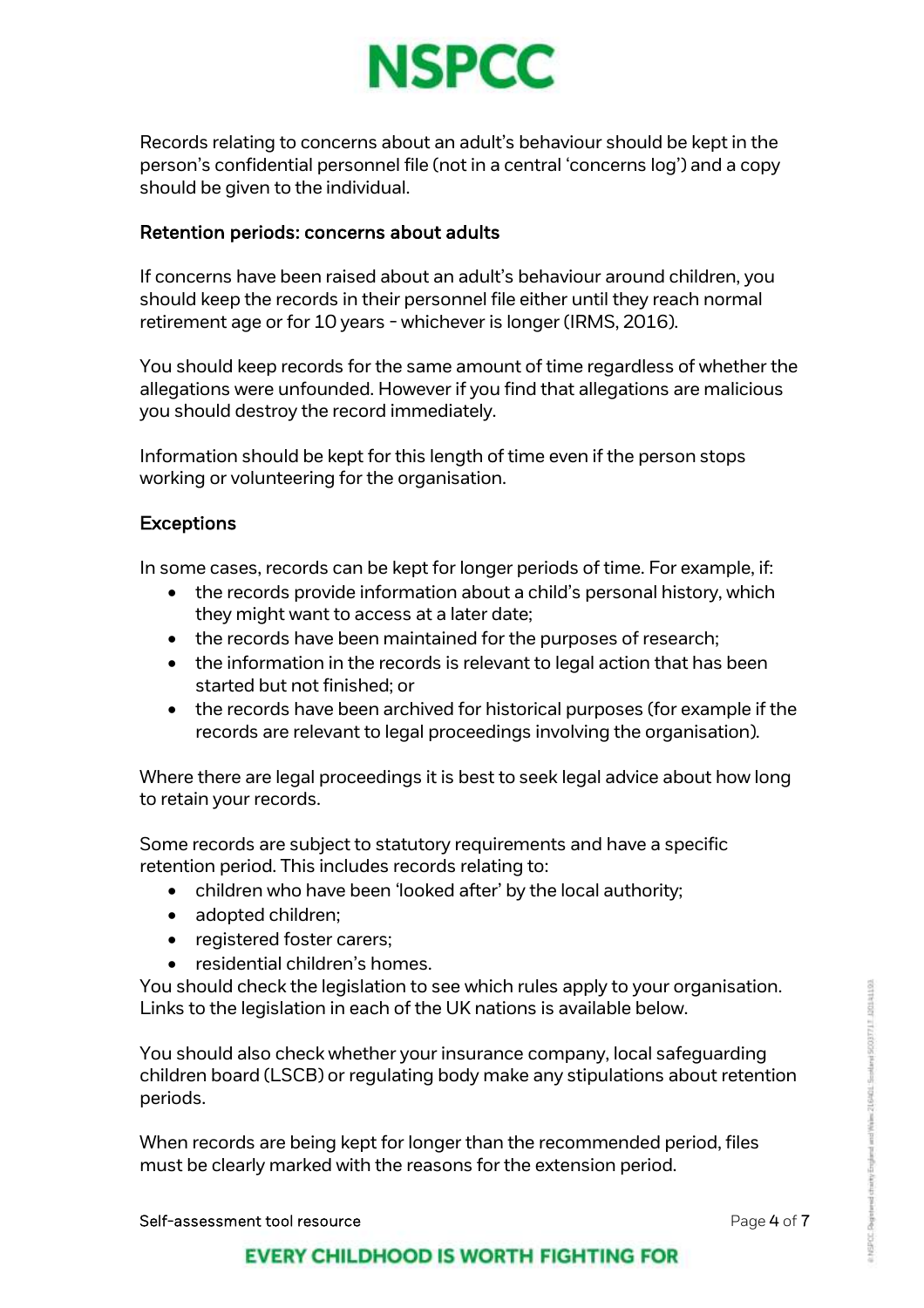

Organisations must keep any records that could be needed by an official inquiry (for example the Independent Inquiry into Child Sexual Abuse (IICSA, 2017). Inquiries will issue directions for records to be retained and these must be followed.

# Disclosure and barring checks

You shouldn't store copies of disclosure and barring check certificates unless there is a dispute about the results of the check. Instead, a confidential record should be kept of:

- the date the check was completed;
- the level and type of check (standard/enhanced/barred list check and the relevant workforce);
- the reference number of the certificate; and
- the decision made about whether the person was employed (with reasons).

If there is a dispute about the results of a check, you may keep a copy of the certificate for not longer than 6 months.

# Destruction of child protection records

When the retention period finishes, confidential records should be incinerated or shredded in the presence of a member of the organisation or entrusted to a firm specialising in the destruction of confidential material. At the same time any electronic versions of the record must be purged.

If not shredded immediately, all confidential records must be held in a secured plastic bag, labelled as confidential and locked in a cupboard or other secure place; or placed in a confidential waste bin.

If your organisation or part of an organisation (for example a club, team or project) is closed down, you must make arrangements for the ongoing management of records. This includes the review, retention and disposal of records.

# Reviewing your child protection records retention and storage policy

You should review your child protection records retention and storage policy regularly to make sure it is effective and continues to comply with current legislation and guidance. This should be carried out as part of a wider review of safeguarding policies and procedures.

If you make changes to your child protection records retention and storage policy, it's best practice to keep a copy of the original version, including a record of the changes you made and why. You should clearly mark the old version so it's clear it has been superseded.

Self-assessment tool resource **Page 1 of 7** and 7 and 7 and 7 and 7 and 7 and 7 and 7 and 7 and 7 and 7 and 7 and 7 and 7 and 7 and 7 and 7 and 7 and 7 and 7 and 7 and 7 and 7 and 7 and 7 and 7 and 7 and 7 and 7 and 7 and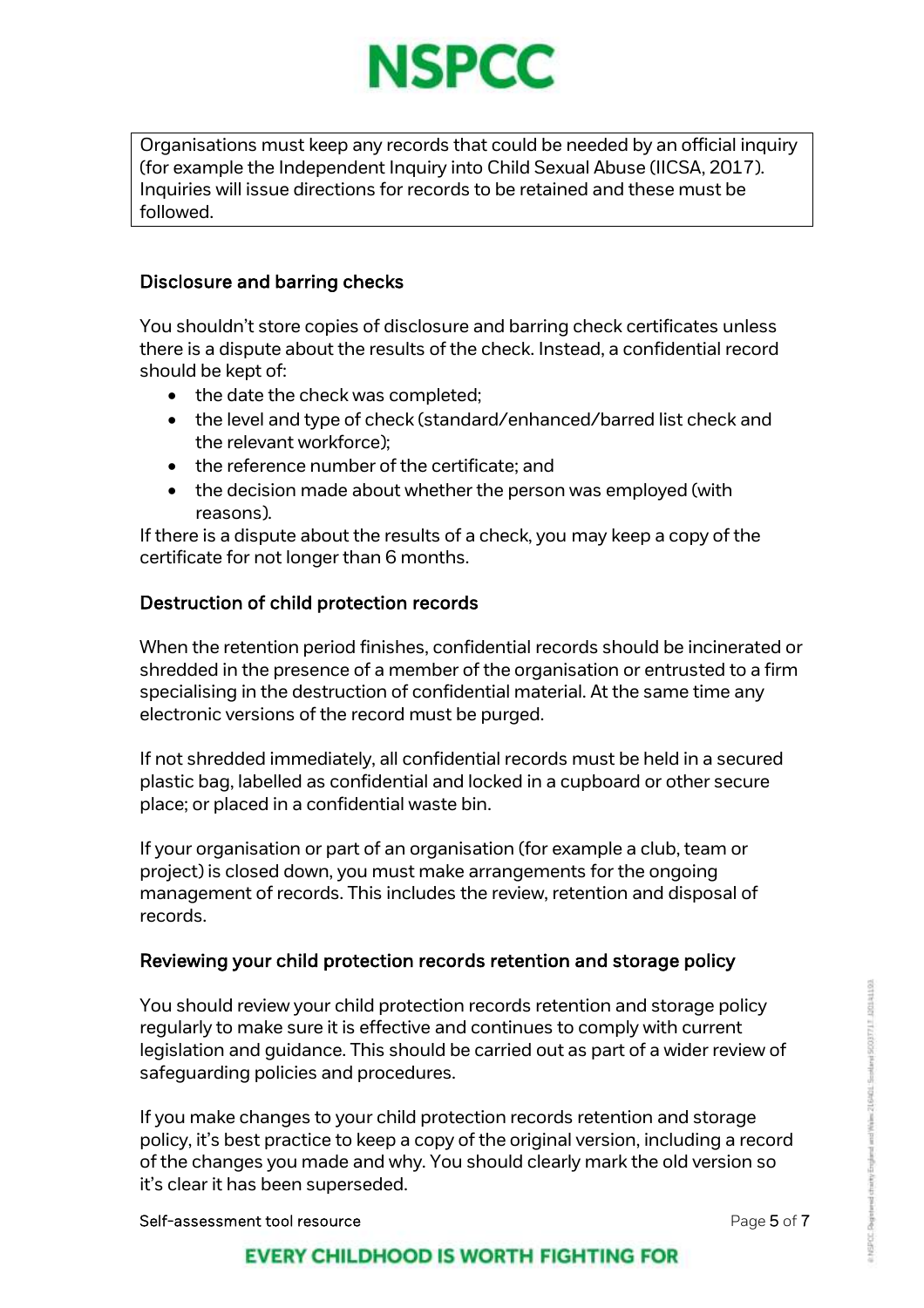

#### Summary: key points to consider

You must consider the following questions when developing or reviewing your child protection records retention and storage policy:

- Is our record-keeping in line with data protection principles?
- What records will we retain and for what purpose?
- How will the records be stored and who will have access to them?
- How long should we retain records for?
- Do we need to follow any statutory requirements about the retention of our records?
- What arrangements do we need to review records?
- What arrangements do we need to destroy them?
- Does our insurer stipulate anything about record retention periods?
- Does our regulatory/inspection body (if applicable) set out any minimum expectations about record keeping, retention and destruction?
- Does our local safeguarding children board (LSCB) provide guidance on record retention and destruction that we are expected to follow?

#### Further information

NCVO provides further guidance on data protection for the voluntary sector: <https://www.ncvo.org.uk/practical-support/information/data-protection>

Key legislation affecting the retention and storage of child protection records includes:

#### UK:

The General Data Protection Regulation (GDPR) will come into force on 25 May 2018. The Information Commissioner's Office provides a quide to the GDPR to help organisations comply with its requirements (Information Commissioner's Office, 2017b).

#### England:

[Data Protection Act 1998](http://www.legislation.gov.uk/ukpga/1998/29/contents) [The Fostering Services \(England\) Regulations 2011](http://www.legislation.gov.uk/uksi/2011/581/pdfs/uksi_20110581_en.pdf) [The Children's Homes \(England\) Regulations 2015](http://www.legislation.gov.uk/uksi/2015/541/contents/made) [Statutory Guidance on Adoption for local authorities, voluntary adoption](https://www.gov.uk/government/uploads/system/uploads/attachment_data/file/270100/adoption_statutory_guidance_2013.pdf)  [agencies and adoption support agencies](https://www.gov.uk/government/uploads/system/uploads/attachment_data/file/270100/adoption_statutory_guidance_2013.pdf)

Northern Ireland: [Data Protection Act 1998](http://www.legislation.gov.uk/ukpga/1998/29/contents) [The Adoption Agencies Regulations \(Northern Ireland\) 1989](https://www.health-ni.gov.uk/articles/adoption-agencies-regulations-northern-ireland-1989)  [The Foster Placement \(Children\) Regulations \(Northern Ireland\) 1996](https://www.health-ni.gov.uk/articles/foster-placement-children-regulations-northern-ireland-1996)

Self-assessment tool resource **Page 6 of 7** and 2011 12 and 2012 12 and 2012 12 and 2012 12 and 2012 12 and 2012